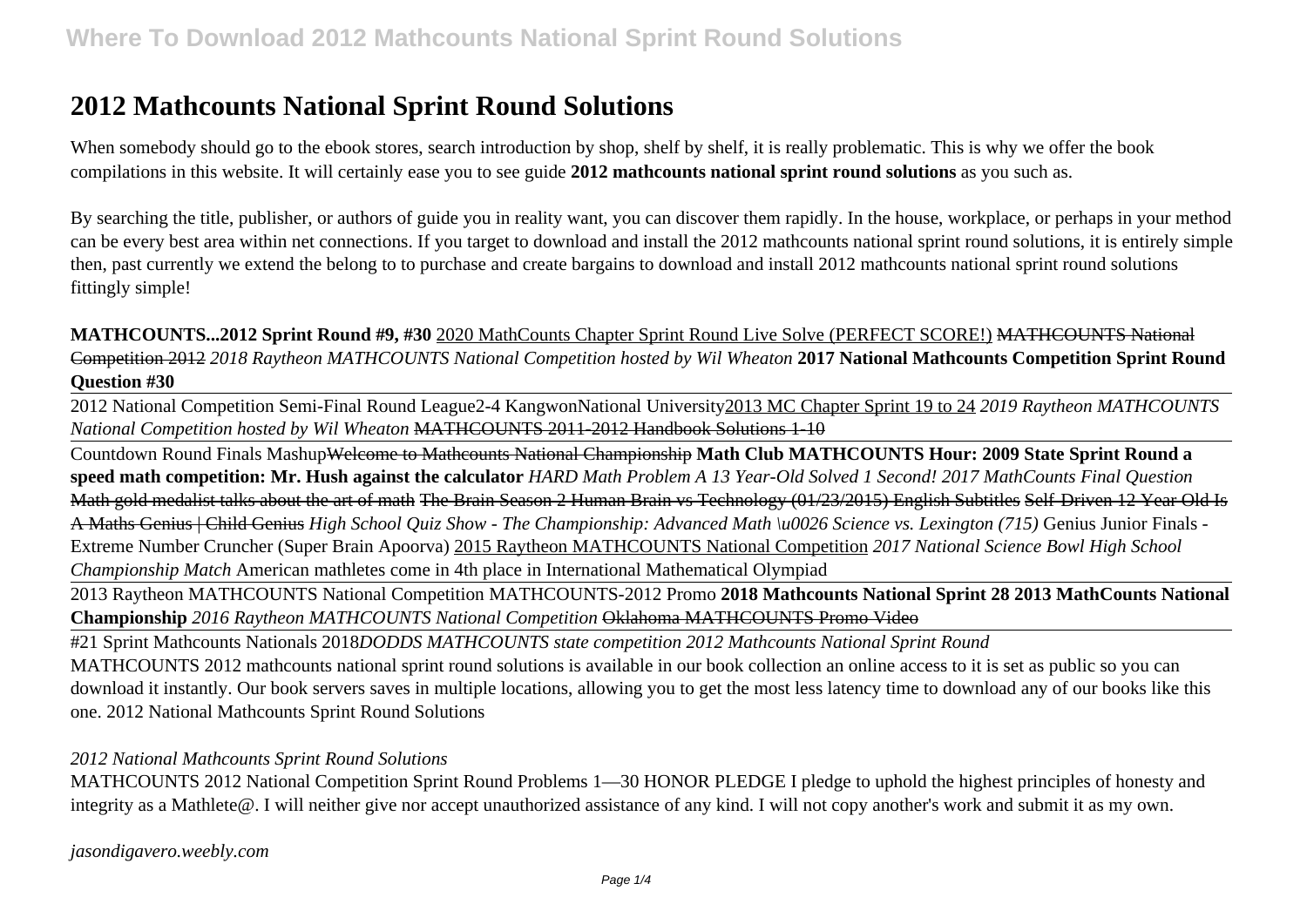# **Where To Download 2012 Mathcounts National Sprint Round Solutions**

2012 MATHCOUNTS National Competition Sponsor ... 2012 State Sprint Round The coordinates of the vertices of a trapezoid are (1, 7), (1, 11), (8, 4) and (4, 4). What is the area of the trapezoid? Malika ran 3 miles. She ran the first mile in 6 minutes, 45 seconds.

### *MATHCOUNTS*

books like this one. 2012 Mathcounts National Sprint Round Solutions 2012-2013 Math Counts Competition . In conjunction with MATHCOUNTS Cooperation . The MATHCOUNTS Competition is a fun and challenging math program designed for U.S. middle school students to increase their academic and professional opportunities. There will be a circuit of exams given to

#### *2012 National Mathcounts Sprint Round Solutions*

Sprint Round Answers 11. 12. ?5 13. 6 sides 14. 2 15. 212 brownies 16. (?2, 0) 17. 4 18. 19. 71 in 20. 21. units2 22. 24 units 23. ? in 24. 25. 18? cm3 26. 37.5% 27. 4 28. 5 29. 30. 4 units Target Round Answers 3. 36 rectangles 4. 10 cups 1. 10 combinations 2. 93 5. 12 units 6. 36 degrees 7. ?62 8. 31.1 in2 Team Round Answers 1. 25 cm 2. 125 3. 4 4. 4% 5. 56 cm2 6. 36 pkgs 7. 11 8. 15 points 9. (2, 5) 10. 0

### *Sprint Round Answers - BEST STD DETAILS*

Sprint Round 1. A bucket with a hole is filled with 10 gallons of water, but loses 2 gallons every 10 minutes. How many minutes does it take for the bucket to be empty? After 10 minutes the bucket will contain 8 gallons and after 20 minutes, 6 gallons, etc. It will lose 2 gallons  $10/2 = 5$  times, and  $5 \times 10 = 50$ Ans. 2.

### *2012 State Competition Solutions - Eat Pie Institute of ...*

Copyright MATHCOUNTS, Inc. 2012. All rights reserved. 2012 National Sprint Round The odds against event A occurring are 3:1 and the odds in favor of event B occurring are 3:5. What is the probability that at least one of these independent events occurs? Express your answer as a common fraction. The population of Expotown is currently 54,000 people.

### *MATHCOUNTS*

Mathcounts National Target Round Problems Mathcounts National Sprint Round Problems mathcounts national sprint round problems is universally compatible next any devices to read. ManyBooks is another free eBook website that scours the Internet to find the greatest and latest in free Kindle books. Currently, there are over 50,000 free eBooks

### *Mathcounts National Sprint Round Problems Pdf Download ...*

2012: Massachusetts; 2013: Massachusetts; 2014: California; 2015: Indiana; 2016: Texas; 2017: Texas; 2018: Texas; 2019: Massachusetts; MATHCOUNTS Competition Structure Sprint Round. 30 problems are given all at once. Students have 40 minutes to complete the Sprint Round. This round is very fast-paced and requires speed and accuracy as well.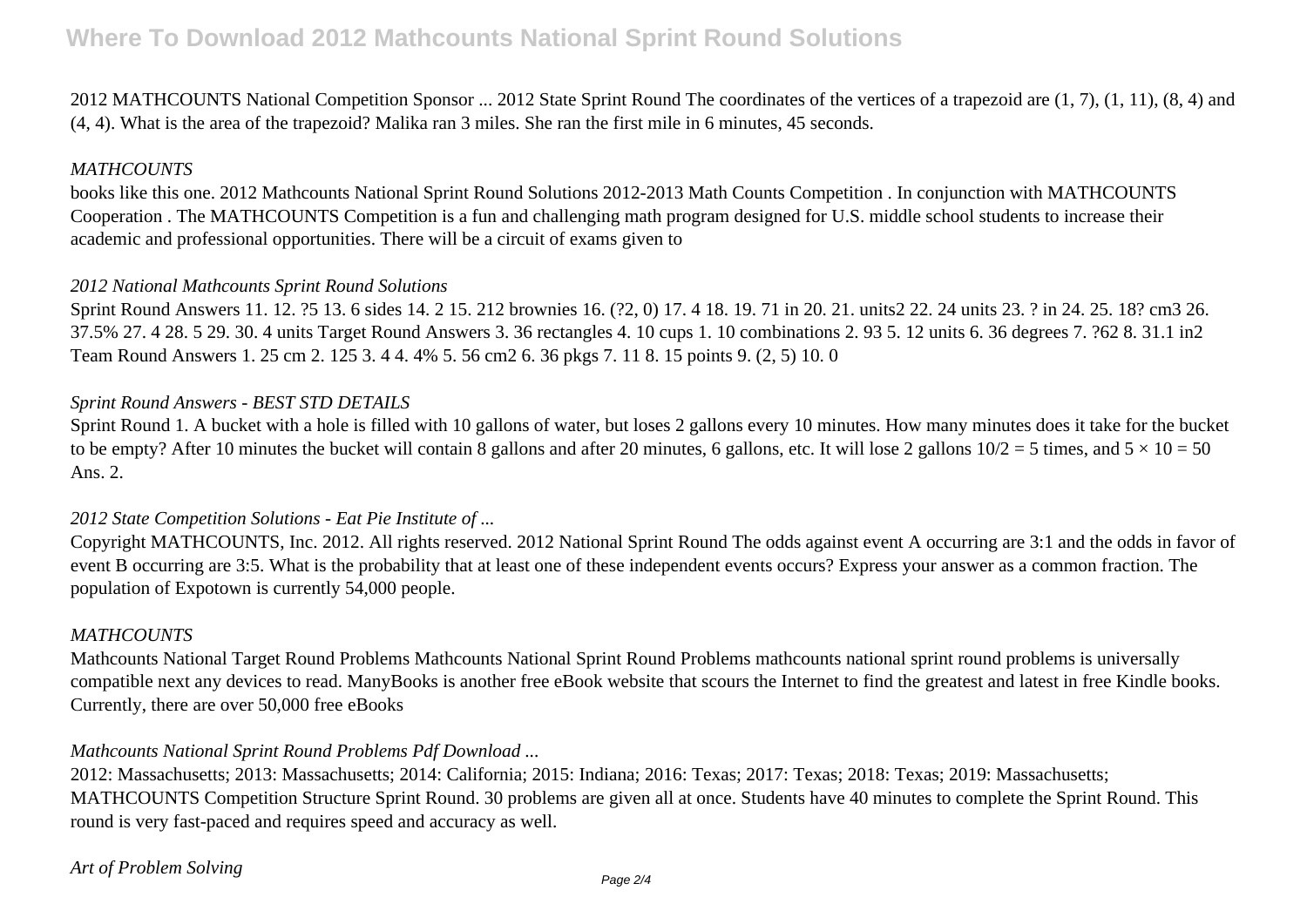# **Where To Download 2012 Mathcounts National Sprint Round Solutions**

Purchase past years' MATHCOUNTS competitions, as well as national-level competitions through the MATHCOUNTS online store.. If you purchased a MATHCOUNTS competition through the MATHCOUNTS online store, you can contact info@mathcounts.org to see if there are step-by-step solutions available for that competition set. Keep in mind that step-by-step solutions are only available for select chapter ...

### *Past Competitions | MATHCOUNTS*

2012-2013 Math Counts Competition . In conjunction with MATHCOUNTS Cooperation . The MATHCOUNTS Competition is a fun and challenging math program designed for U.S. middle school students to increase their academic and professional opportunities. There will be a circuit of exams given to students at their respective 2012 Fall Regional Conferences in

### *2011-2012 NSBE JR. TOOLKIT National Programs Zone*

2012 Chapter Target Round. 1. 2. TawanaispurchasingthreeCDsonlinefor\$6.98,\$7.49and\$15.63. For shipping,thecompanycharges\$3.00ifthemerchandisepriceislessthan \$30.00or10%ofthemerchandisepriceifthemerchandisepriceis\$30.00or more.

### *MATHCOUNTS*

2013 Chapter Sprint Round When  $(37 \times 45)$ ? 15 is simplified, what is the units digit? One witness to a crime said that the suspect was 25 years old and 69 inches tall.

## *MATHCOUNTS*

Mathcounts 2012 Chapter Sprint Round mathcounts Founding Sponsors: National Society of Professional Engineers, National Council of Teachers of Mathematics and CNA Foundation DO NOT BEGIN UNTIL YOU ARE INSTRUCTED TO DO SO. MATHCOUNTS View 2012.pdf from MATH 101 at Webster University.

### *Mathcounts 2012 Chapter Sprint Round Solutions*

2012 Chapter Sprint Round Hugo has 5 quarters, 13 dimes and 7 nickels. Luigi has 6 quarters, 10 dimes and 2 nickels.

### *MATHCOUNTS - Eat Pie Institute of Mathematics*

Structure. The Mathcounts program is open to sixth, seventh, and eighth-grade students in 57 U.S. states and territories. Students can participate through the Competition Program, the Club Program, and the Real Math Challenge. Prior to 2010, homeschools and virtual schools were allowed to compete in all aspects of the program. In the 2010–2011 program year, such schools were limited to ...

## *Mathcounts - Wikipedia*

The National Competition is planned as an in-person event. In the first 3 levels of competition, every student competes as an individual and takes the Sprint and Target Rounds, which are designed to take 70-80 minutes to complete. At the National Competition, students also compete in a Team Round and a fastpaced, bee-style Countdown Round. Page 3/4